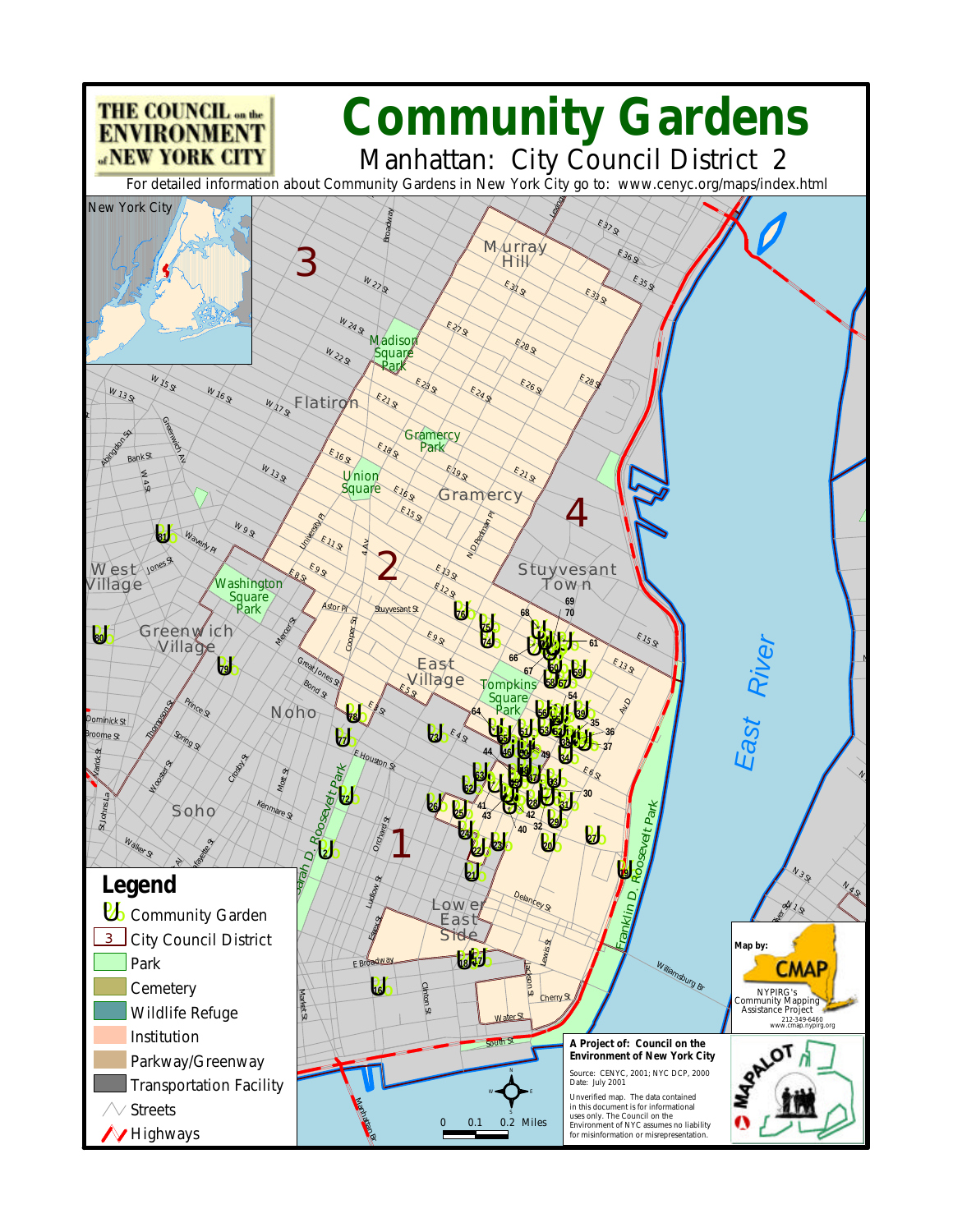

**Community Gardens** 

For detailed information about Community Gardens in New York City go to: www.cenyc.org/maps/index.html

## Manhattan: City Council District 2

| ID              | <b>GARDEN NAME</b>                         | <b>ADDRESS</b>                               |
|-----------------|--------------------------------------------|----------------------------------------------|
|                 | 19   Magic 2 Garden                        | 595 FDR Drive                                |
| 20 <sub>1</sub> | J.H.S. 22/Environmental School             | 415 East Houston Street                      |
|                 | 25   Iglesia Pentecostal Arca De Salvacion | 174 Suffolk Street                           |
| 27              | P.S. 196 The Island School                 | N/S E. Houston St. 821 ft. W/O FDR Drive     |
|                 | 28   East Side Story                       | 276 E. 3rd Street                            |
| 29              | Las Siete Potencias                        | 302-04 East 2nd Street                       |
| 30              | Parque de Tranquilidad                     | 314-318 East 4th Street                      |
| 31              | <b>Orchard Alley</b>                       | 350-54 E. 4th Street                         |
| 32              | All People's Garden                        | 293-295 East 3rd Street                      |
| 33              | El Jardin Del Paraiso, Inc.                | 706-718 E. 5th Street /311-321 E. 4th Street |
| 34              | Stannard-Diggs Garden                      | 713-717 East 6th Street                      |
| 35              | Firemens Memorial Garden Inc.              | 358-364 E. 8th Street                        |
|                 | 36   Gilbert's Garden                      | 372-374 E. 8th Street                        |
| 37 I            | Green Oasis Comm. Gardens Inc.             | 376-382 E. 8th Street                        |
| 38              | Urban Botanical Soc./Sam & Sadie Koen      | 237 E. 7th Street                            |
| 39              | 9th Street Community Garden & Park         | 144 Avenue C / 703 E. 9th Street             |
| 40              | Allied Productions/Le Petit Versailles     | 247 E. 2nd Street                            |
| 41              | KenKeleba House                            | 212 E. 3rd Street                            |
| 42              | 2nd Street Community Garden                | 246 EAST 2 STREET                            |
| 43              | <b>Peachtree Garden</b>                    | 236-238 E. 2nd Street                        |
| 44              | Tu Pueblo Batey                            | 270-272 E. 4th Street                        |
| 45              | <b>Brisas Del Caribe</b>                   | 237 E. 3rd Street                            |
| 47              | 55 Avenue C HDFC                           | 293-297 East 4th Street                      |
| 52              | <b>Bello Amanecer Borincano</b>            | 117-121 Avenue C                             |
|                 | 53 Lower East Side Ecology Center          | 213 E. 7th Street                            |
| 54              | La Plaza Cultural                          | 632-650 E. 9th Street                        |
| 55              | <b>Earth People</b>                        | 333-335 East 8th Street                      |
| 56              | De Colores Community Yard & Cultural       | 311-313 E. 8th Street                        |
| 57              | Serenity Gardens                           | 626 E. 11th Street                           |
| 58              | <b>CHP Environmental Garden</b>            | 144 Avenue C / 703 E. 9th Street             |
| 59              | Campos                                     | 640-644 East 12th Street                     |
| 60              | Coradan Evaeden                            | 603 E. 11th St.                              |
| 61              | Yu Suen Garden                             | 209 Avenue B                                 |
| 64              | Creative Little Garden                     | 530 E. 6th Street                            |
| 65              | 6th Street & Avenue B Garden               | 78-92 Ave. B-C E. 6th Street                 |
| 66              | El Sol Brillante                           | 522-528 East 12th Street                     |
| 67              | Children's Garden                          | 194 Ave. B (S/W corner of E. 12th)           |
| 68              | Dias y Flores                              | 520-522 E. 13th Street                       |
| 69              | Thea's Garden                              | 200 Avenue B                                 |
| 70              | <b>Community Garden Association</b>        | 198-200 Avenue B                             |
| 71              | El Sol Brillante Jr.                       | 537 East 12th Street                         |

Continued on Next Page